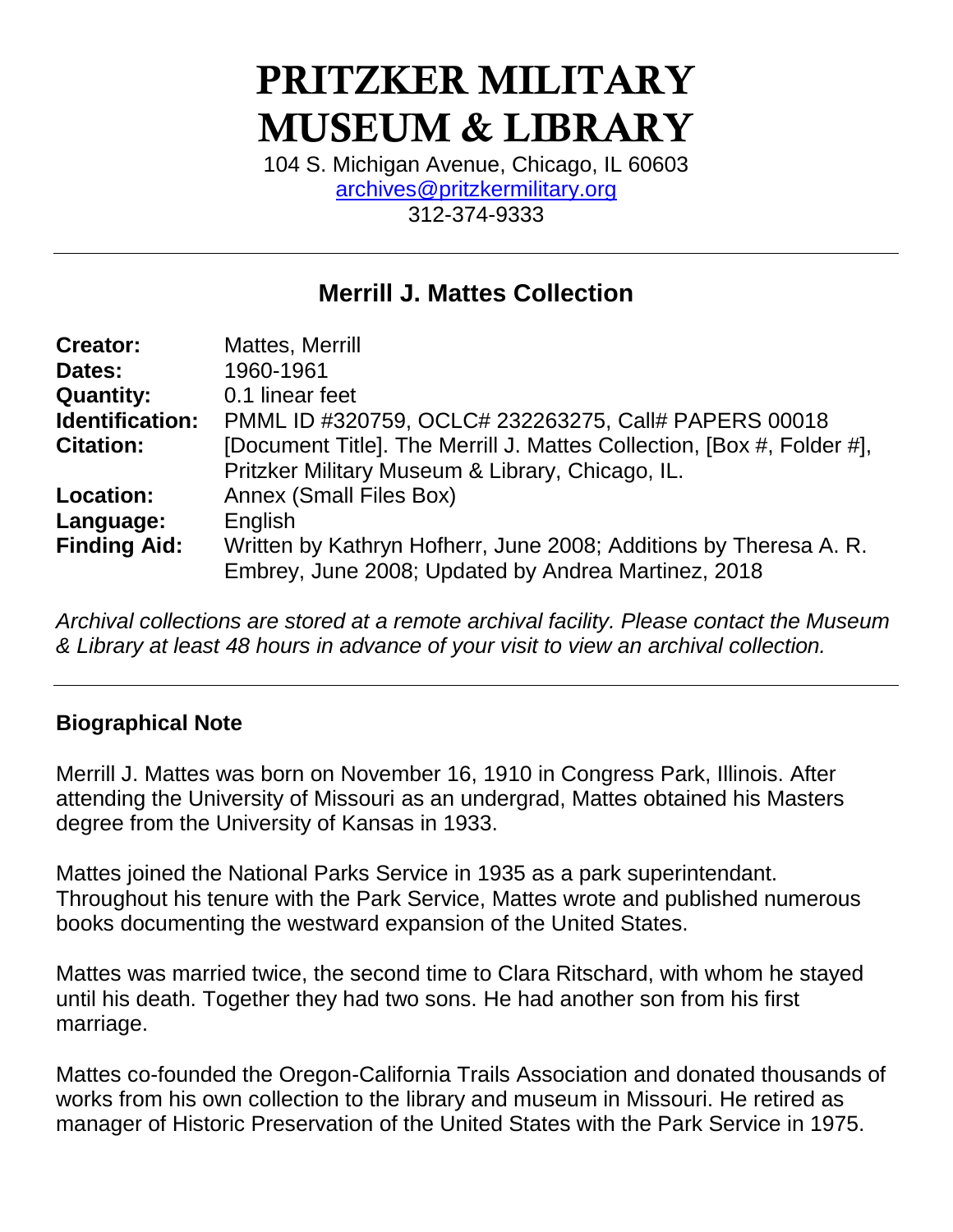Merrill Mattes died on May 5, 1996.

## **Awards**

1958 Nebraska Civil Servant of the Year, United States Department of the Interior Distinguished Service Award

## **Scope and Content of the Collection**

The collection contains personal papers from Merrill J. Mattes which centered around the publication of his book, *Indians, Infants and the Infantry: Andrew and Elizabeth Burt on the Frontier* in 1960.

The collection includes the pre-publication brochure for *Indians, Infants and the Infantry*, published in 1960, which summarized the book and gave biographical information on Mattes.

The collection also includes correspondence between Mattes and Elwood P. Bonney. The correspondence, during January of 1961, discusses *Indians, Infants and the Infantry* and Bonney's admiration of the book. Also, included is Mattes response to Bonney, as well as the envelope it was sent in.

### **Arrangement**

The collection arrived with no discernable arrangement and was rearranged in a more efficient working order by PMML staff. The collection is contained within one archival folder.

## **Rights**

All other rights are held by the author or publisher. Users assume responsibility for following copyright laws as established by US Code Title 17.

### **Key Subjects**

This collection is indexed under the following headings in the Library's online catalog. Researchers interested in materials about related topics, persons, or places should search the catalog using these subject headings.